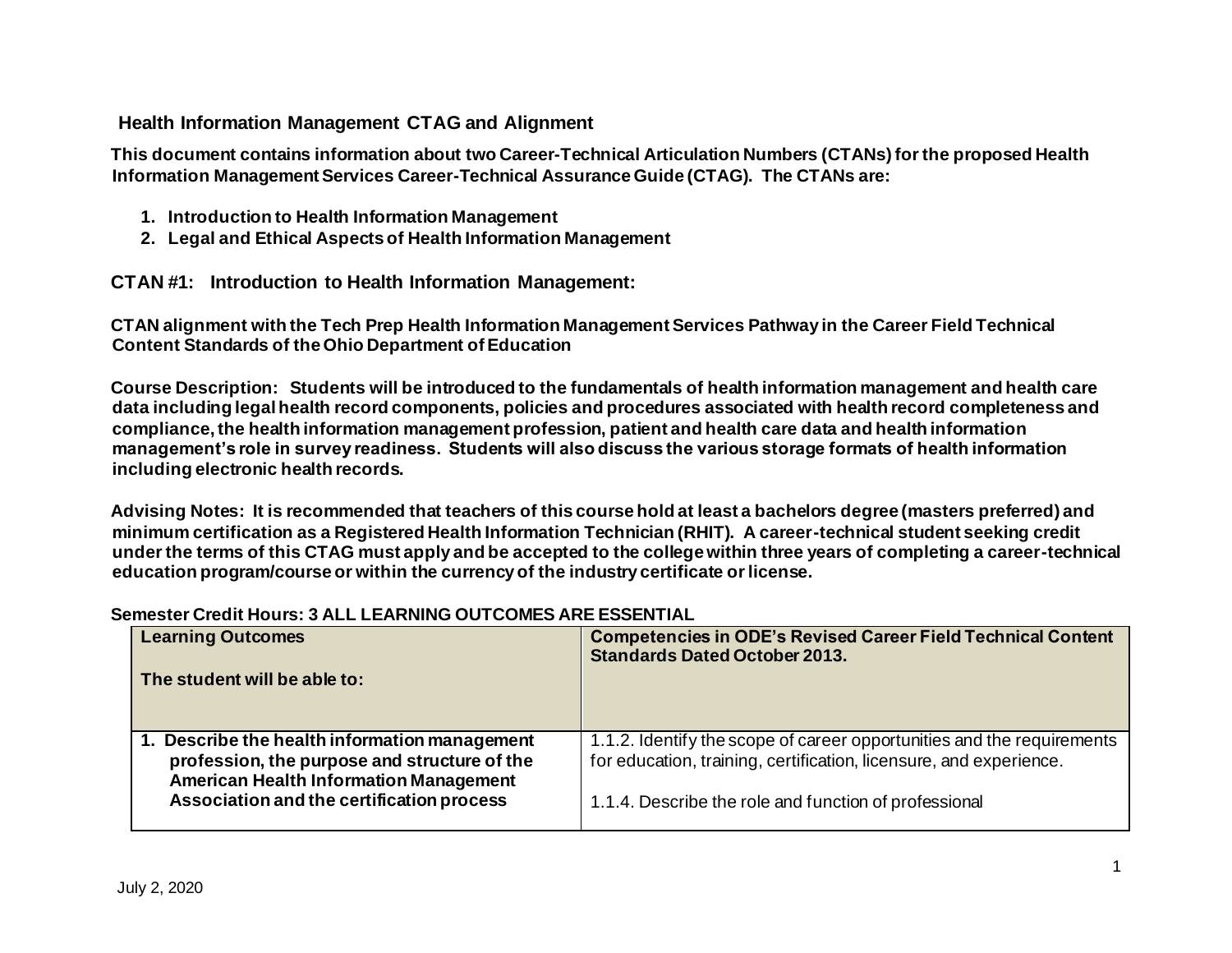| organizations, industry associations, and organized labor and use<br>networking techniques to develop and maintain professional<br>relationships. |
|---------------------------------------------------------------------------------------------------------------------------------------------------|
| 6.1.1 Define health information management (HIM) and<br>differentiate among data, information and competency.                                     |
|                                                                                                                                                   |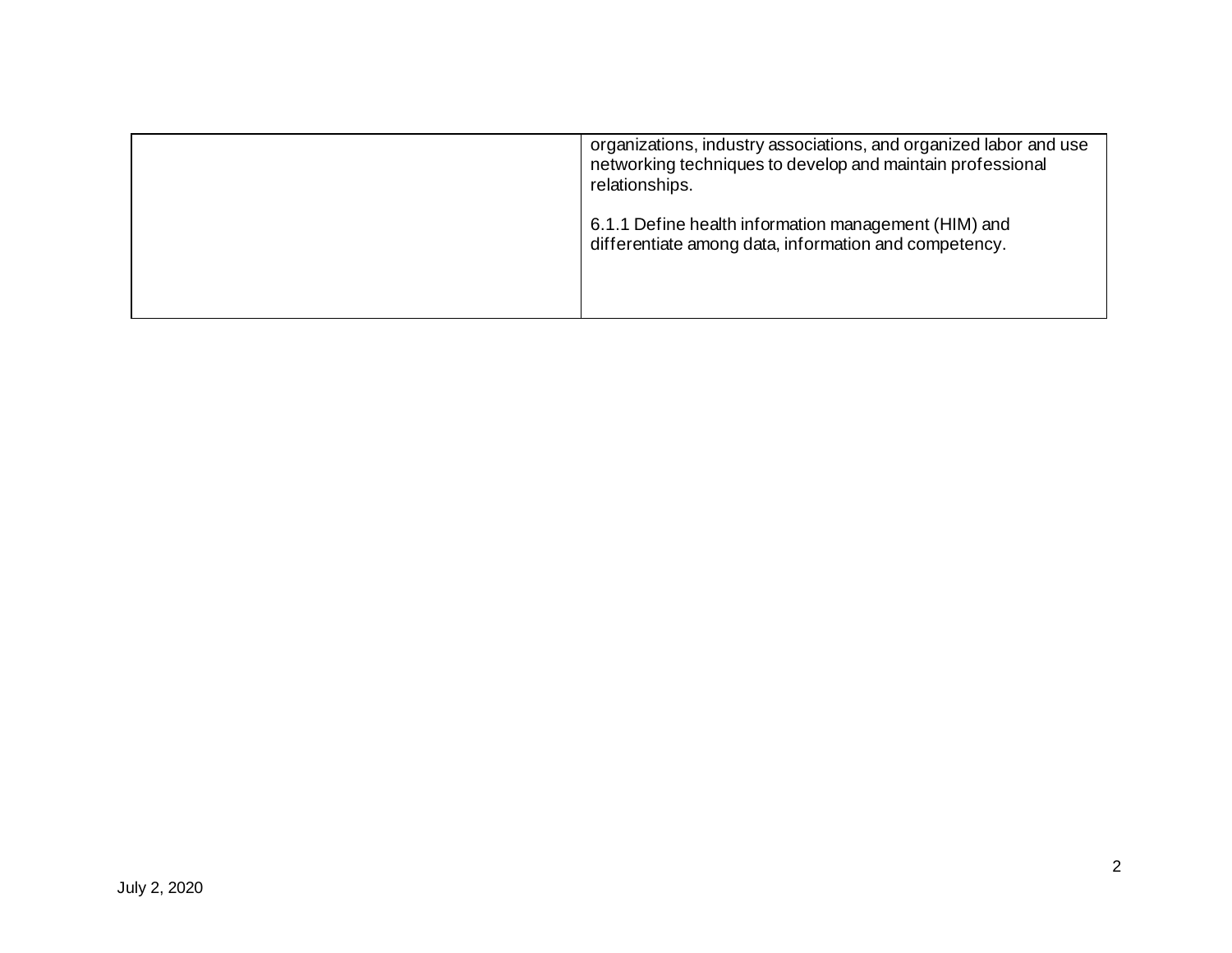| 2. Identify the roles and responsibilities of health<br>information professionals in the development of | 6.1.1 Define health information management (HIM) and<br>differentiate among data, information and competency                                                                                                                                                                            |
|---------------------------------------------------------------------------------------------------------|-----------------------------------------------------------------------------------------------------------------------------------------------------------------------------------------------------------------------------------------------------------------------------------------|
| health record systems                                                                                   | 6.1.2. Differentiate between primary and secondary health data<br>sources and databases.                                                                                                                                                                                                |
|                                                                                                         | 6.1.3. Describe the principles of architecture, data standards, and<br>use of health information systems.                                                                                                                                                                               |
|                                                                                                         | 6.1.4. Use health record data collection tools (e.g., electronic<br>medical/health records, meaningful use, document templates).                                                                                                                                                        |
|                                                                                                         | 6.1.5. Recognize standard data definitions, vocabularies,<br>terminologies, nomenclatures (e.g., SNOMED-CT), classifications<br>(e.g., ICD-10, HCPCS, CPT) and relevant healthcare data sets<br>(e.g. OASIS, HEDIS, UHDDS) as used in the organization's health<br>information systems. |
|                                                                                                         | 6.1.6. Differentiate between the types and content of patient health<br>records and the data collected (e.g., paper-based, electronic<br>medical/health records, personal health records, clearinghouse).                                                                               |
|                                                                                                         | 6.1.7. Apply concepts of health record documentation<br>requirements of external agencies and organizations (e.g.,<br>accrediting bodies, regulatory bodies, professional review<br>organizations, licensure, reimbursement, discipline-specific,<br>evidence-based best practice).     |

| 6.1.8 Describe typical internal organizational health record<br>documentation requirements, policies, and procedures. |
|-----------------------------------------------------------------------------------------------------------------------|
|                                                                                                                       |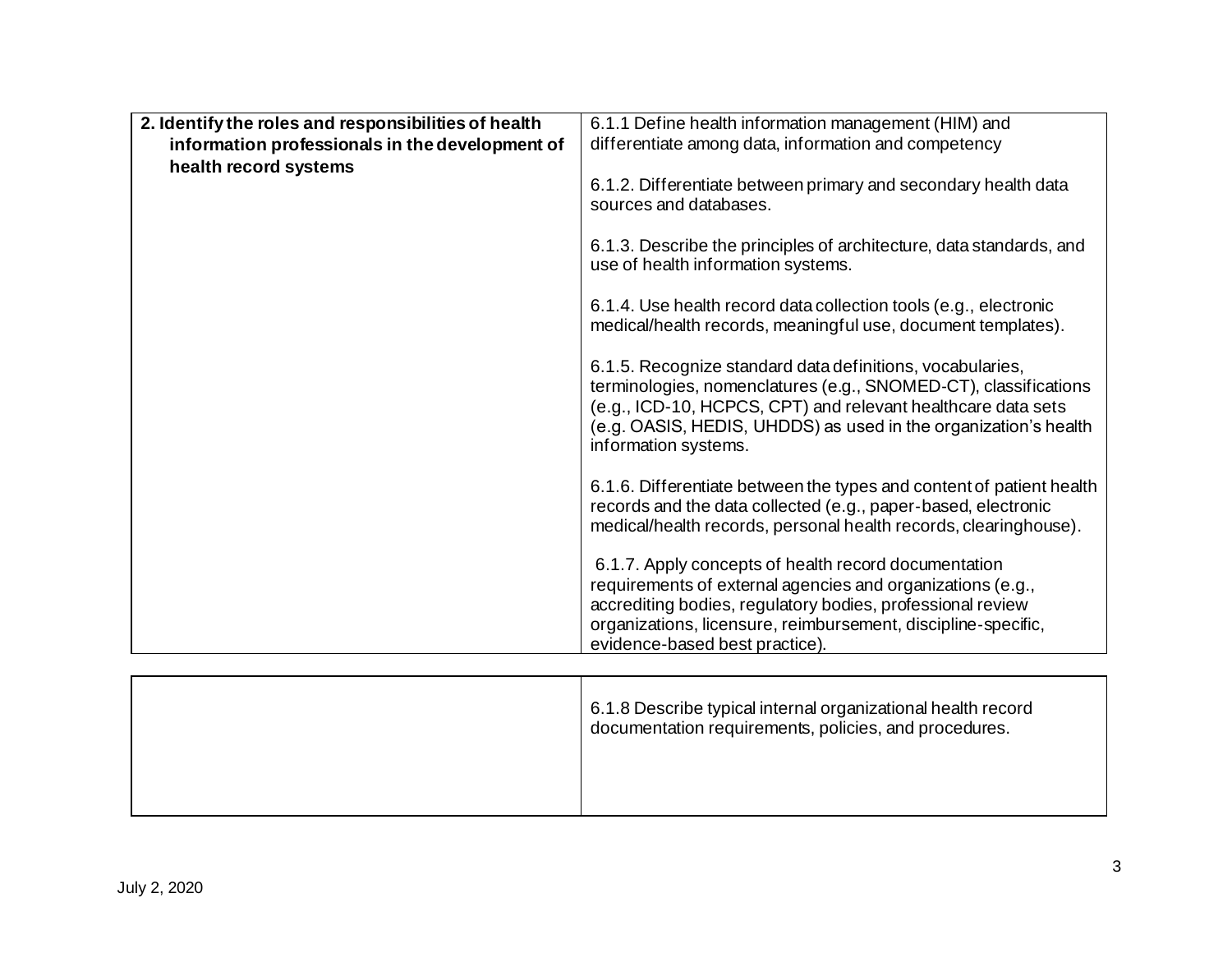| 3. Define the functions of the health record and its |                                                                                                                                                                                                                                                                                         |
|------------------------------------------------------|-----------------------------------------------------------------------------------------------------------------------------------------------------------------------------------------------------------------------------------------------------------------------------------------|
|                                                      | 6.1.1 Define health information management (HIM) and                                                                                                                                                                                                                                    |
| various components.                                  | differentiate among data, information and competency.                                                                                                                                                                                                                                   |
|                                                      |                                                                                                                                                                                                                                                                                         |
|                                                      | 6.1.2. Differentiate between primary and secondary health data<br>sources and databases.                                                                                                                                                                                                |
|                                                      | 6.1.3. Describe the principles of architecture, data standards, and<br>use of health information systems.                                                                                                                                                                               |
|                                                      | 6.1.4. Use health record data collection tools (e.g., electronic<br>medical/health records, meaningful use, document templates).                                                                                                                                                        |
|                                                      | 6.1.5. Recognize standard data definitions, vocabularies,<br>terminologies, nomenclatures (e.g., SNOMED-CT), classifications<br>(e.g., ICD-10, HCPCS, CPT) and relevant healthcare data sets<br>(e.g. OASIS, HEDIS, UHDDS) as used in the organization's health<br>information systems. |
|                                                      | 6.1.6. Differentiate between the types and content of patient health<br>records and the data collected (e.g., paper-based, electronic<br>medical/health records, personal health records, clearinghouse).                                                                               |
|                                                      | 6.1.7. Apply concepts of health record documentation<br>requirements of external agencies and organizations (e.g.,<br>accrediting bodies, regulatory bodies, professional review<br>organizations, licensure, reimbursement, discipline-specific,<br>evidence-based good practice).     |
|                                                      |                                                                                                                                                                                                                                                                                         |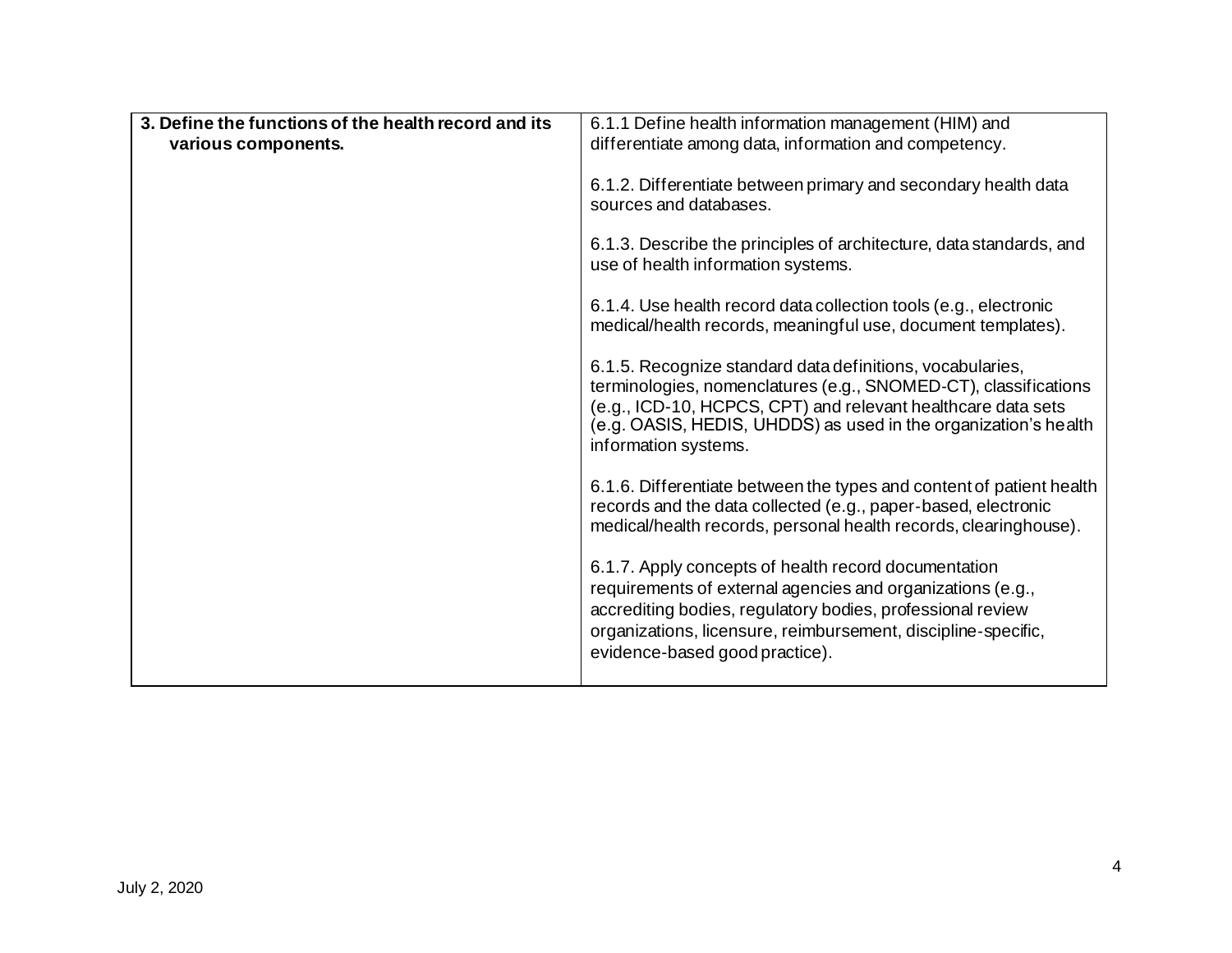|                                                                                                          | 6.1.8 Describe typical internal organizational health record<br>documentation requirements, policies, and procedures.                                                                                                                                                                                                                                                                                                                                                                                                                                                                                        |
|----------------------------------------------------------------------------------------------------------|--------------------------------------------------------------------------------------------------------------------------------------------------------------------------------------------------------------------------------------------------------------------------------------------------------------------------------------------------------------------------------------------------------------------------------------------------------------------------------------------------------------------------------------------------------------------------------------------------------------|
| 4. Identify the various uses of the health record and<br>its importance to each user.                    | 6.1.8<br>Describe typical internal organizational health record<br>documentation requirements, policies and procedures.                                                                                                                                                                                                                                                                                                                                                                                                                                                                                      |
| 5. Identify healthcare data, structure, content, and<br>date sets commonly used in the healthcare field. | 6.1.1 Define health information management (HIM) and<br>differentiate among data, information and competency<br>6.1.2 Differentiate between primary and secondary health data<br>sources and databases<br>6.1.3 Describe the principles of architecture, data standards, and<br>use of health information systems.<br>6.1.5 Recognize standard data definitions, vocabularies,<br>terminologies, nomenclatures (e.g., SNOMED-CT), classifications<br>(e.g., ICD-10, HCPCS, CPT) and relevant healthcare data sets<br>(e.g. OASIS, HEDIS, UHDDS) as used in the organization's health<br>information systems. |
|                                                                                                          |                                                                                                                                                                                                                                                                                                                                                                                                                                                                                                                                                                                                              |
| organization-wide<br>6.<br>health<br><b>Apply</b><br>record<br>documentation guidelines.                 | 6.1.4 Use health record data collection tools (e.g., electronic<br>medical/health records, meaningful use, document templates).<br>6.1.8 Describe typical internal organization health record<br>documentation requirements, policies and procedures.                                                                                                                                                                                                                                                                                                                                                        |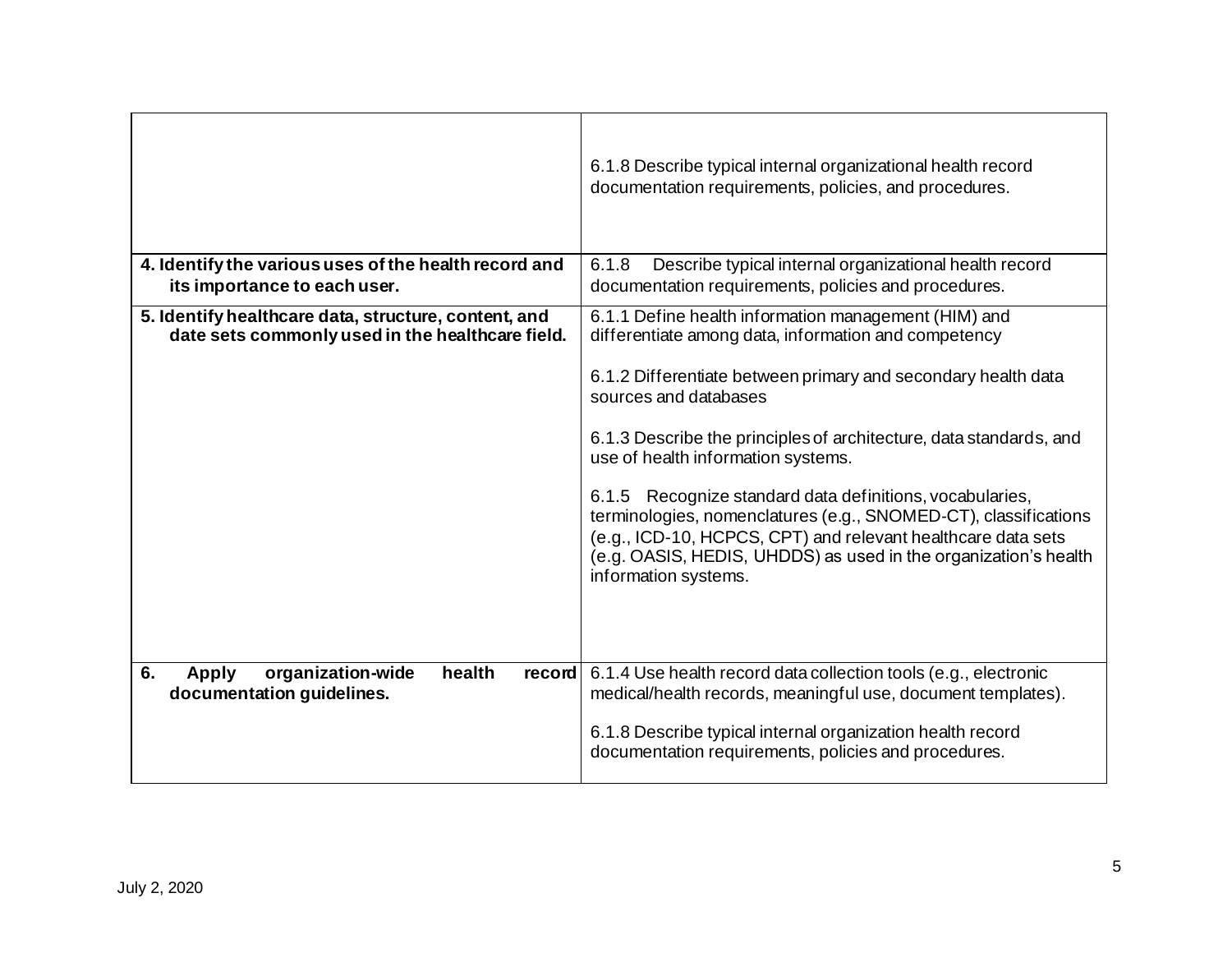| 7. Apply policies and procedures to ensure     | 6.1.7 Apply concepts of health record documentation requirements   |
|------------------------------------------------|--------------------------------------------------------------------|
| organizational compliance with standards       | of external agencies and organizations (e.g., accrediting bodies,  |
| (accreditation, certification) and regulations | regulatory bodies, professional review organizations, licensure,   |
|                                                | reimbursement, discipline-specific, evidence-based good practice). |

| (legal, licensing).                                                                                                              | 6.1.9 Explain how to apply policies and procedures to ensure<br>organizational compliance with regulations and standards,<br>including Medicare, Medicaid, and other third-party payers.                                                                                                                                                                                                                                                         |
|----------------------------------------------------------------------------------------------------------------------------------|--------------------------------------------------------------------------------------------------------------------------------------------------------------------------------------------------------------------------------------------------------------------------------------------------------------------------------------------------------------------------------------------------------------------------------------------------|
| 8. Maintain the accuracy of the patient record as<br>defined by organizational policy and external<br>regulations and standards. | 6.1.8 Describe typical internal organizational health record<br>documentation requirements, policies and procedures.<br>6.3.3 Input and use health information applying management<br>principles to ensure quality, compliance, and integrity.<br>6.3.4 Apply methods to ensure authenticity, timeliness, and<br>completeness of health data entries.<br>6.3.5 Document scope of practice information in an electronic<br>health/medical record. |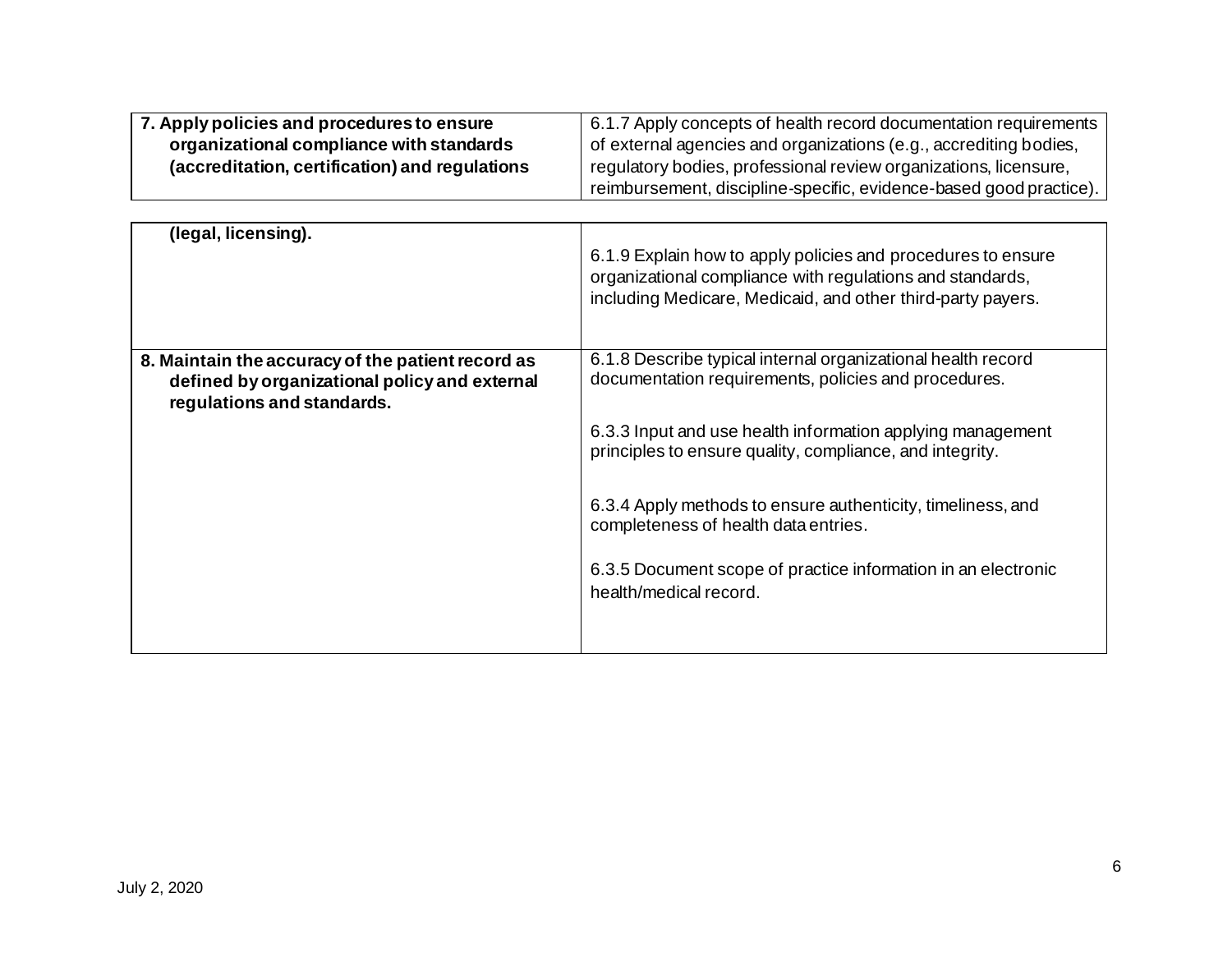| 9. Describe the attributes and issues associated with | 6.3.1. Create and update documents within the electronic health                                                                                                                 |
|-------------------------------------------------------|---------------------------------------------------------------------------------------------------------------------------------------------------------------------------------|
| electronic health records.                            | record and electronic health systems.                                                                                                                                           |
|                                                       | 6.3.2. Locate and retrieve information in the electronic<br>medical/health records and other sources.                                                                           |
|                                                       | 6.3.3. Input and use health information applying management<br>principles to ensure quality, compliance, and integrity.                                                         |
|                                                       | 6.3.4 Apply methods to ensure authenticity, timeliness, and<br>accuracy of health data entries.                                                                                 |
|                                                       | 6.3.5. Document scope of practice information in an electronic<br>health/medical record.                                                                                        |
|                                                       |                                                                                                                                                                                 |
|                                                       | 6.3.6 Access and apply reference material available through an<br>electronic health/medical record or other reference system.                                                   |
|                                                       | 6.3.7. Resolve minor technology problems associated with using an<br>electronic health/medical record.                                                                          |
|                                                       | 6.3.8. Follow access protocols for entry to an electronic<br>health/medical record.                                                                                             |
|                                                       | 6.3.9. Manage documents within the electronic health/medical<br>record using standard protocol.                                                                                 |
|                                                       | 6.3.12 Complete the common insurance claim forms ensuring<br>federal, state and third-party insurance reimbursements are<br>included and complete payer compliance claim forms. |
|                                                       |                                                                                                                                                                                 |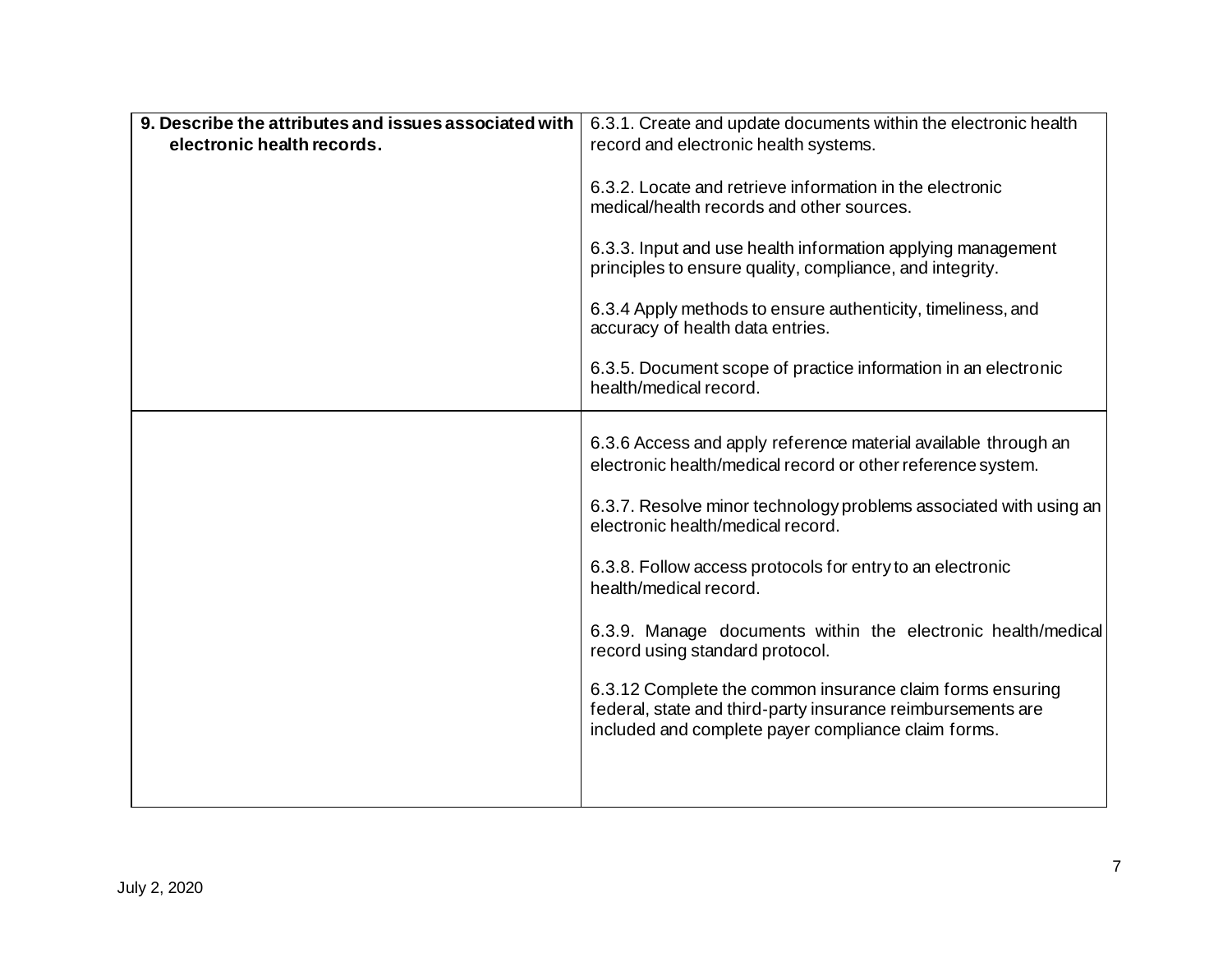|                                                | 10. Differentiate between the various formats to store   6.1.6. Differentiate between the types and content of patient health |
|------------------------------------------------|-------------------------------------------------------------------------------------------------------------------------------|
| and maintain health records and maintenance of | records and the data collected (e.g., paper-based, electronic                                                                 |
| these formats (paper, hybrid, electronic).     | medical/health records, personal health records, clearinghouse).                                                              |
|                                                |                                                                                                                               |
|                                                |                                                                                                                               |

## **1. CTAN #2 : Legal and Ethical Aspects of Health Information Management**

CTAN alignment with the Tech Prep Health Information Management Services Pathway in the Career Field Technical Content Standards of the Ohio Department of Education. This CTAN contains all the learning outcomes of the OAN entitled "Legal Aspects" (OHL021) which is part of the Health Information Management TAG.

**Course Description:** Students will be introduced to the fundamentals of healthcare law including HIPAA Security and Privacy Rules. Students will discuss health information management ethics and health information management's role in maintaining the confidentiality and security of health information. Students will participate in release of information activities for confidential and non-confidential health information.

## Semester Credit Hours: 2

Advising Notes: It is recommended that teachers of this course hold a master's degree and certification of either Registered Health Information Technician (RHIT) or Registered Health Information Administrator (RHIA)

#### Alignment: All outcomes are essential

| <b>Learning Outcomes</b>     | Competencies in ODE's Revised Career Field Technical<br><b>Content Standards, dated October 2013</b> |
|------------------------------|------------------------------------------------------------------------------------------------------|
| The student will be able to: |                                                                                                      |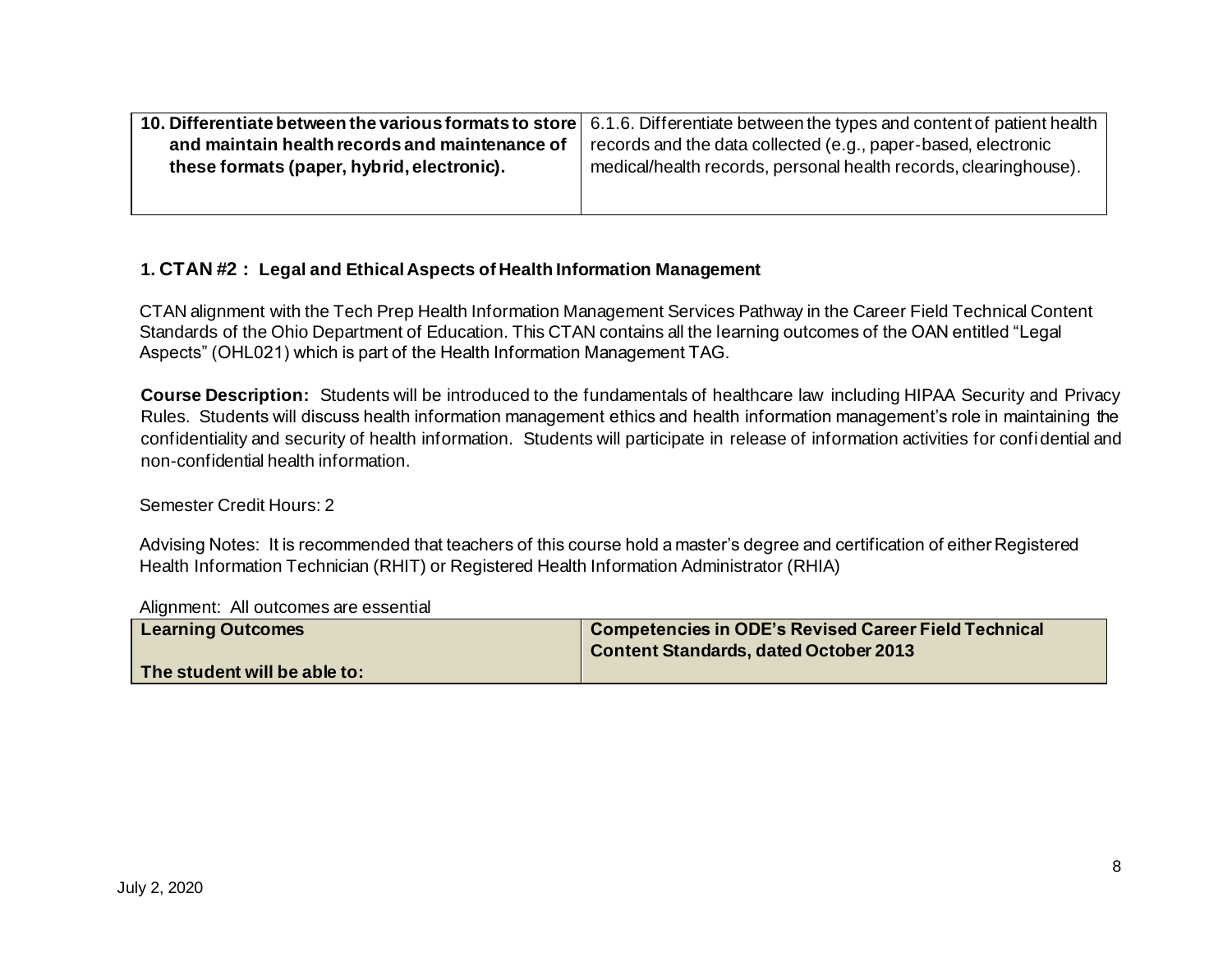| 1. Differentiate between the types and sources of<br>law, which constitute a basis for the use of<br>health information in litigation.                         | 6.2.1. Identify components of the legal system.<br>6.2.2. Differentiate between types of evidence used in healthcare<br>litigation, process of discovery, and the permissible use of<br>evidence in litigation, recognizing the elements of negligence and<br>medical malpractice.          |
|----------------------------------------------------------------------------------------------------------------------------------------------------------------|---------------------------------------------------------------------------------------------------------------------------------------------------------------------------------------------------------------------------------------------------------------------------------------------|
| 2. Distinguish between the components of the<br>court system and trial process as related to<br>the use of medical or health information in<br>litigation.     | 6.2.1. Identify components of the legal system.                                                                                                                                                                                                                                             |
| 3. Differentiate between types of evidence,<br>process of e-discovery and the permissible<br>use of evidence in litigation.                                    | 6.2.2. Differentiate between types of evidence used in healthcare<br>litigation, process of discovery, and the permissible use of evidence<br>in litigation, recognizing the elements of negligence and medical<br>malpractice.                                                             |
| 4. Appraise elements of negligence as related to<br>standards of practice for the healthcare<br>facility and the healthcare professional.                      | 6.2.3. Interpret regulatory requirements, standards of practice,<br>legal responsibility, limitations, and implications of actions and<br>describe the appropriate avenues for reporting incidences of<br>malpractice or negligence.                                                        |
| 5. Recognize potential malpractice problems<br>based upon the legal principles and standards<br>of practice for healthcare professionals and/or<br>facilities. | 6.2 Confidentiality, Privacy, and Security: Apply the fundamentals<br>of confidentiality, privacy and security to communicate<br>health/medical information accurately and within legal/regulatory<br>bounds to other external entities.<br>6.2.1. Identify components of the legal system. |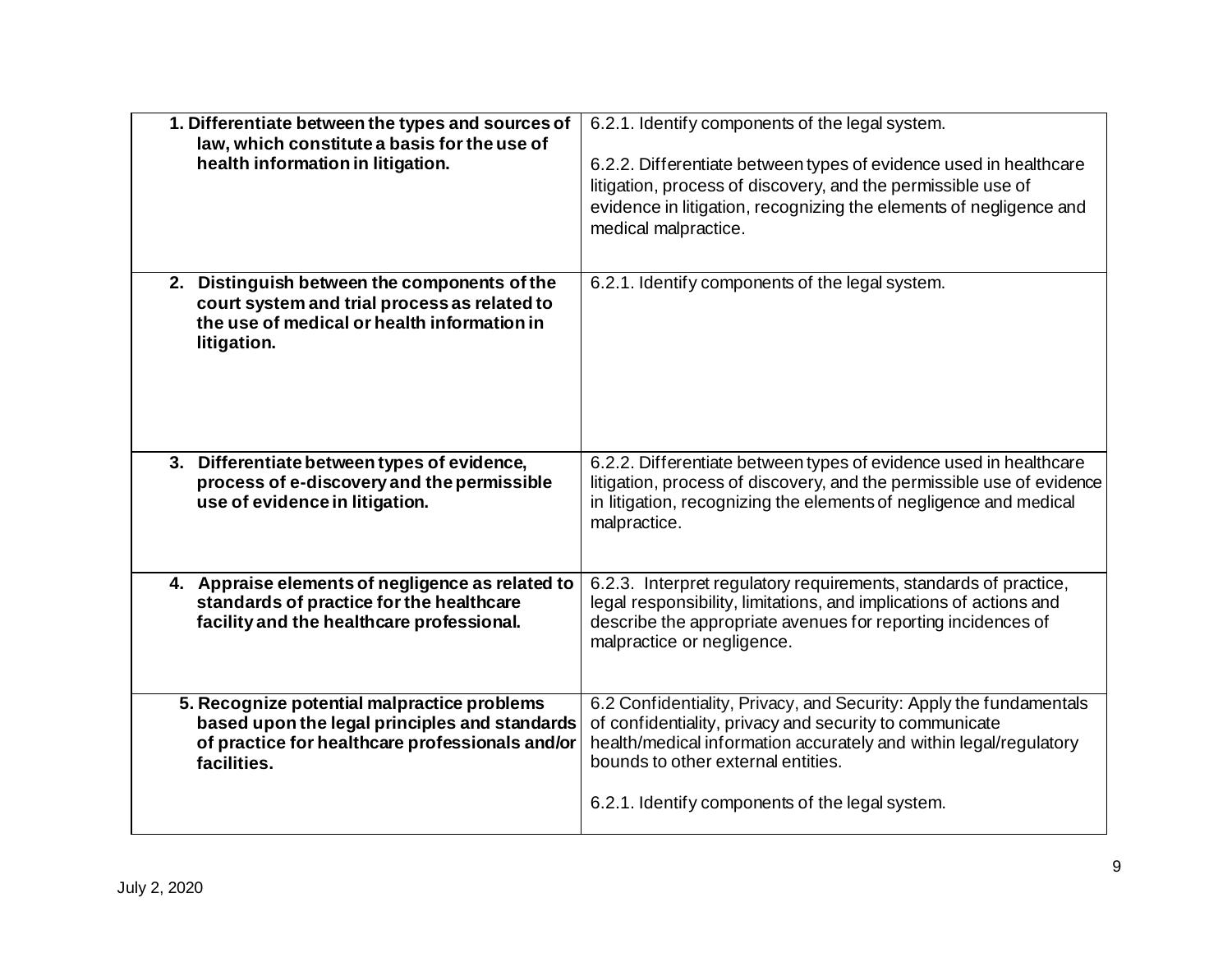|                                                                                                                                   | 6.2.2. Differentiate between types of evidence used in healthcare<br>litigation, process of discovery, and the permissible use of<br>evidence in litigation, recognizing the elements of negligence and<br>medical malpractice.      |
|-----------------------------------------------------------------------------------------------------------------------------------|--------------------------------------------------------------------------------------------------------------------------------------------------------------------------------------------------------------------------------------|
|                                                                                                                                   | 6.2.3. Interpret regulatory requirements, standards of practice,<br>legal responsibility, limitations, and implications of actions and<br>describe the appropriate avenues for reporting incidences of<br>malpractice or negligence. |
|                                                                                                                                   | 6.2.4. Identify what constitutes the authorized access, release, and<br>use of personal health information.                                                                                                                          |
|                                                                                                                                   | 6.2.5. Distinguish confidential and non-confidential information, and<br>document and prioritize requests for personal health information<br>according to privacy and confidentiality guidelines.                                    |
|                                                                                                                                   | 6.2.6. Use networks, including intranet and internet, according to<br>security and privacy policies and procedures.                                                                                                                  |
|                                                                                                                                   | 6.2.7 Describe the possible consequences of inappropriate use of<br>health information.                                                                                                                                              |
|                                                                                                                                   | 6.2.8 Implement administrative, physical and technical safeguards<br>to maintain data integrity and validity.                                                                                                                        |
|                                                                                                                                   | 6.2.9 Describe elements that are included in the design of audit<br>trails and data quality monitoring programs.                                                                                                                     |
| 6. Interpret legal issues related to obtaining<br>consent for treatment by healthcare facilities<br>and healthcare professionals. | 3.1.2 Maintain patients' rights, respect individual's choices, and<br>obtain consent.                                                                                                                                                |
|                                                                                                                                   | 6.2.4 Identify what constitutes the authorized access, release and<br>use of personal health information                                                                                                                             |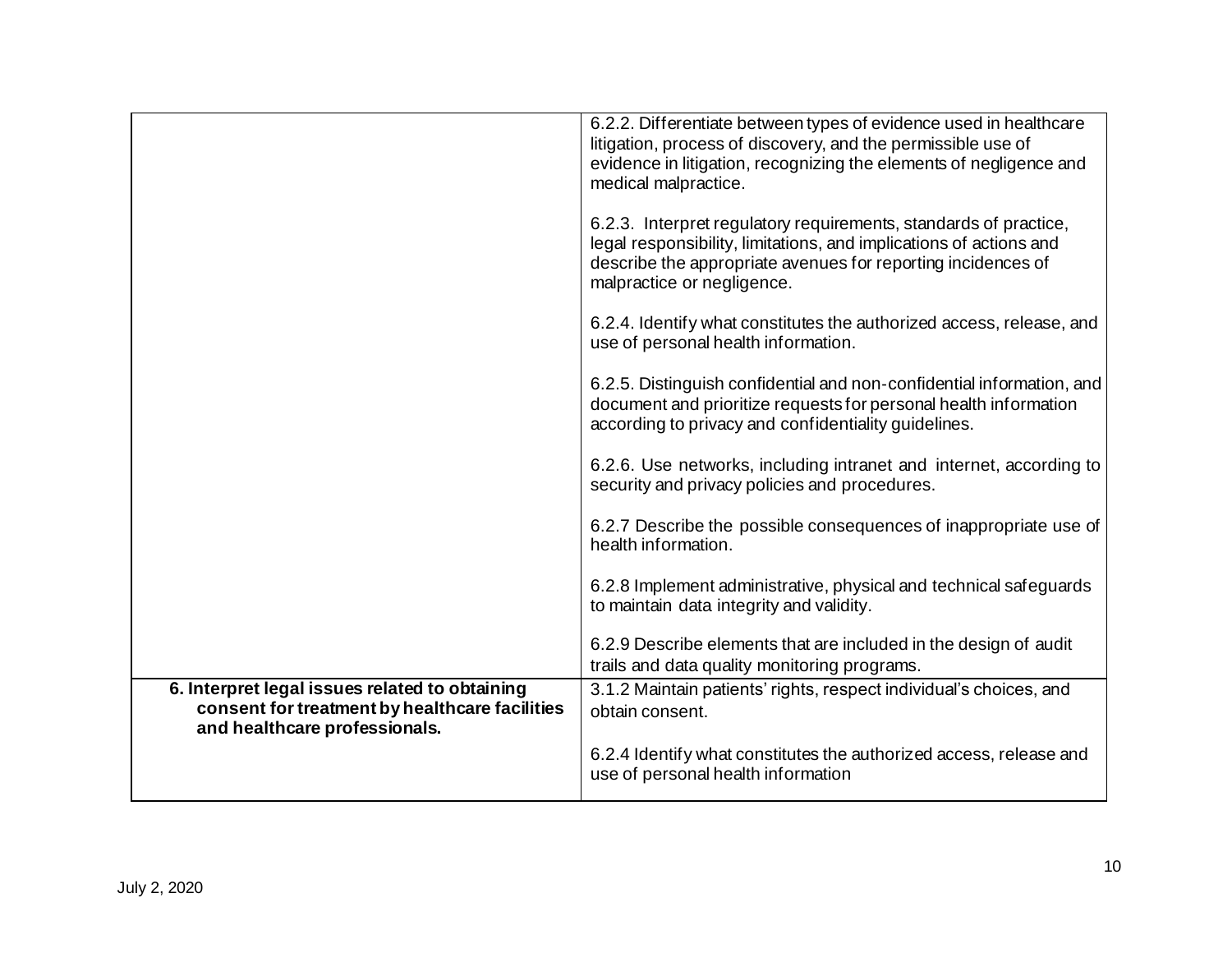| 7. Distinguish between confidential and        | 6.2.4 Identify what constitutes the authorized access, release and                                                          |
|------------------------------------------------|-----------------------------------------------------------------------------------------------------------------------------|
| nonconfidential information within a           | use of personal health information                                                                                          |
| healthcare information system.                 |                                                                                                                             |
|                                                | 6.2.5 Distinguish confidential and non-confidential information,                                                            |
|                                                | and document and prioritize requests for personal health                                                                    |
|                                                | information according to privacy and confidentiality guidelines                                                             |
| 8. Assess general legal principles goveming    | 6.2 Confidentiality, Privacy, and Security: Apply the fundamentals                                                          |
| access to confidential health information in a | of confidentiality, privacy and security to communicate                                                                     |
| variety of circumstances.                      | health/medical information accurately and within legal/regulatory                                                           |
|                                                | bounds to other external entities.                                                                                          |
|                                                |                                                                                                                             |
|                                                | 6.2.4 Identify what constitutes the authorized access, release and                                                          |
|                                                | use of personal health information                                                                                          |
|                                                | 9. Interpret laws, regulations, standards and ethics 6.2.3. Interpret regulatory requirements, standards of practice, legal |
| that govern and control the maintenance,       | responsibility, limitations, and implications of actions and describe                                                       |
| disclosure and re-disclosure of confidential   | the appropriate avenues for reporting incidences of malpractice or                                                          |
| health information.                            | negligence.                                                                                                                 |
|                                                |                                                                                                                             |
|                                                |                                                                                                                             |
|                                                | 6.2.4 Identify what constitutes the authorized access, release and                                                          |
|                                                | use of personal health information                                                                                          |
|                                                |                                                                                                                             |
|                                                | 6.2.5. Distinguish confidential and non-confidential information, and                                                       |
|                                                |                                                                                                                             |
|                                                | document and prioritize requests for personal health information                                                            |
|                                                | according to privacy and confidentiality quidelines.                                                                        |
|                                                |                                                                                                                             |
| 10. Apply regulatory policies and procedures   | 6.2.3. Interpret regulatory requirements, standards of practice, legal                                                      |
| for access and disclosure of protected health  | responsibility, limitations, and implications of actions and describe                                                       |
| information (PHI) as required by federal law,  | the appropriate avenues for reporting incidences of malpractice or                                                          |
| including but not limited to the HIPAA Privacy | negligence.                                                                                                                 |
| Rule.*                                         |                                                                                                                             |
|                                                | 6.2.6 Use networks, including intranet, and internet, according to                                                          |
|                                                | security and privacy policies and procedures.                                                                               |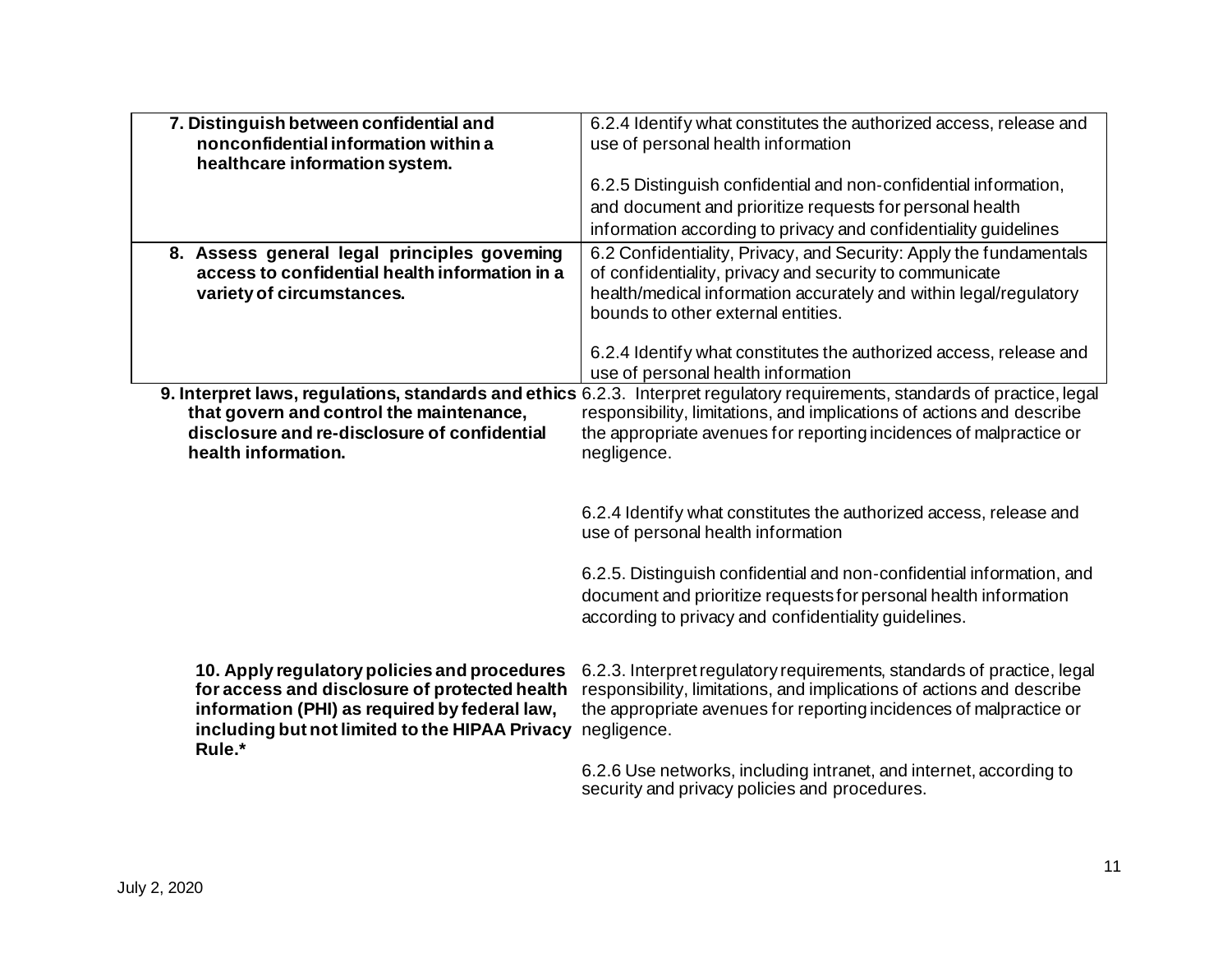6.2.8 Implement administrative, physical and technical safeguards to maintain data integrity and validity.

| 11. Apply regulatory policies and procedures<br>as required by federal law, including but not<br>limited to the HIPAA Security Regulations.*                                     | 6.2.4 Identify what constitutes the authorized access, release and<br>use of personal health information<br>6.2.5 Distinguish confidential and non-confidential information, and<br>document and prioritize requests for personal health information<br>according to privacy and confidentiality guidelines. |
|----------------------------------------------------------------------------------------------------------------------------------------------------------------------------------|--------------------------------------------------------------------------------------------------------------------------------------------------------------------------------------------------------------------------------------------------------------------------------------------------------------|
| 12. Apply appropriate statutory requirements<br>and/or applicable standards of practice to<br>requests for access, use and disclosure of<br>highly sensitive health information. | 6.2.4 Identify what constitutes the authorized access, release and<br>use of personal health information<br>6.2.5 Distinguish confidential and non-confidential information, and<br>document and prioritize requests for personal health information<br>according to privacy and confidentiality guidelines. |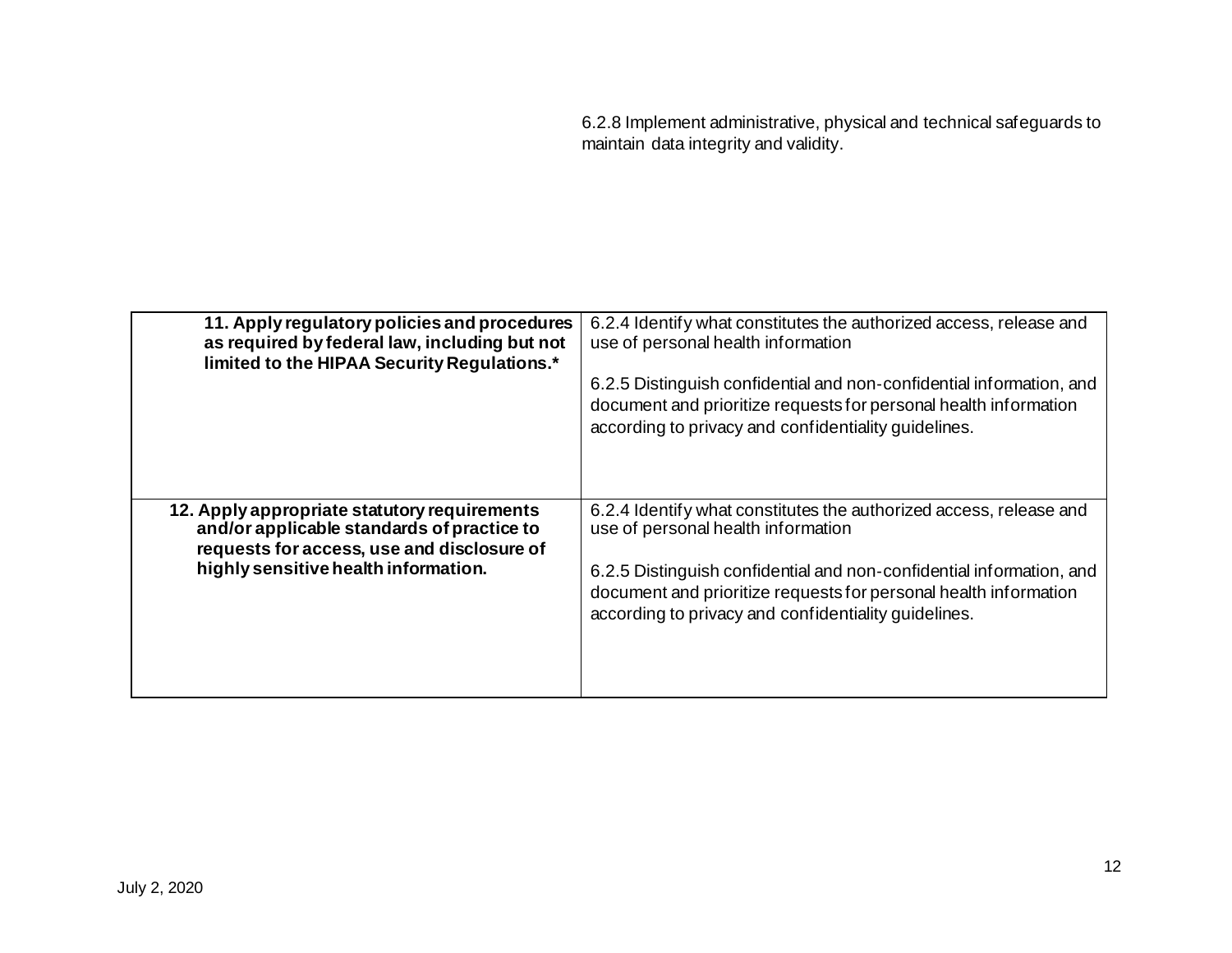| 13. Interpret laws, regulations, and standards of<br>practice as related to legal aspects of quality<br>improvement, risk management and<br>corporate compliance programs. | 6.2 Confidentiality, Privacy, and Security: Apply the fundamentals<br>of confidentiality, privacy and security to communicate<br>health/medical information accurately and within legal/regulatory<br>bounds to other external entities. |
|----------------------------------------------------------------------------------------------------------------------------------------------------------------------------|------------------------------------------------------------------------------------------------------------------------------------------------------------------------------------------------------------------------------------------|
|                                                                                                                                                                            | 6.2.1. Identify components of the legal system.                                                                                                                                                                                          |
|                                                                                                                                                                            | 6.2.2. Differentiate between types of evidence used in healthcare<br>litigation, process of discovery, and the permissible use of<br>evidence in litigation, recognizing the elements of negligence and<br>medical malpractice.          |
|                                                                                                                                                                            | 6.2.3. Interpret regulatory requirements, standards of practice,<br>legal responsibility, limitations, and implications of actions and<br>describe the appropriate avenues for reporting incidences of<br>malpractice or negligence.     |
|                                                                                                                                                                            | 6.2.6. Use networks, including intranet and internet, according to<br>security and privacy policies and procedures.                                                                                                                      |
|                                                                                                                                                                            | 6.2.7 Describe the possible consequences of inappropriate use of<br>health information.                                                                                                                                                  |
|                                                                                                                                                                            | 6.2.8 Implement administrative, physical and technical safeguards<br>to maintain data integrity and validity.                                                                                                                            |
|                                                                                                                                                                            | 6.2.9 Describe elements that are included in the design of audit<br>trails and data quality monitoring programs.                                                                                                                         |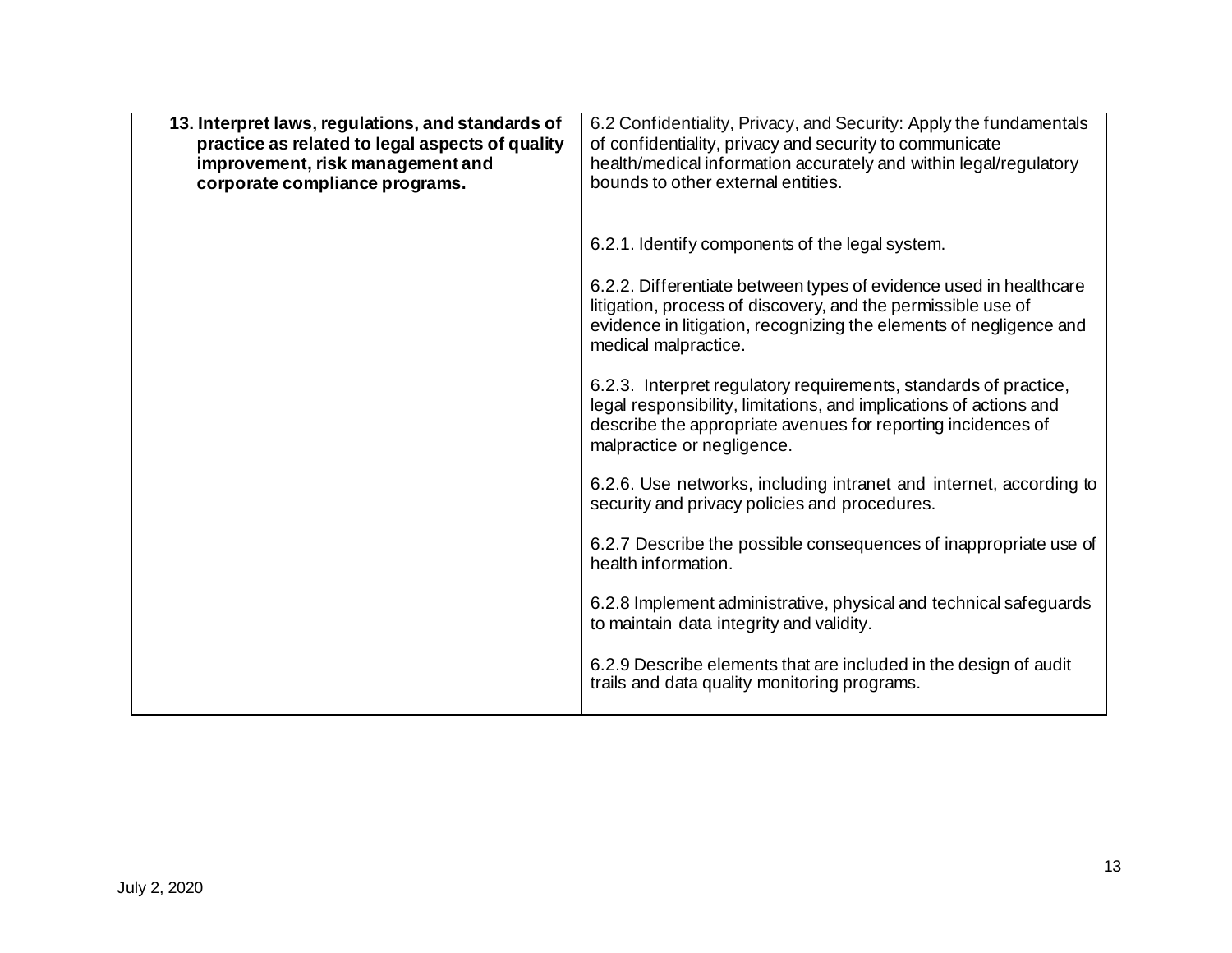| 14. Apply ethical standards and moral<br>responsibility for protecting the privacy and<br>confidentiality of health information. | 6.2.7 Describe the possible consequences of inappropriate use of<br>health information.                         |
|----------------------------------------------------------------------------------------------------------------------------------|-----------------------------------------------------------------------------------------------------------------|
|                                                                                                                                  | 6.2.8 Implement administrative, physical and technical safeguards<br>to maintain data integrity and validity.   |
|                                                                                                                                  | 6.2.9 Describe elements that are included in the design of audit<br>trails and data quality monitoring programs |
|                                                                                                                                  |                                                                                                                 |

**15. Assess the relevance of federal, state, and private sector initiatives related to the privacy, security and confidentiality of health information technology.**  6.2 Confidentiality, Privacy, and Security: Apply the fundamentals of confidentiality, privacy and security to communicate health/medical information accurately and within legal/regulatory bounds to other external entities.

6.2.1. Identify components of the legal system.

6.2.2. Differentiate between types of evidence used in healthcare litigation, process of discovery, and the permissible use of evidence in litigation, recognizing the elements of negligence and medical malpractice.

6.2.3. Interpret regulatory requirements, standards of practice, legal responsibility, limitations, and implications of actions and describe the appropriate avenues for reporting incidences of malpractice or negligence.

6.2.4. Identify what constitutes the authorized access, release, and